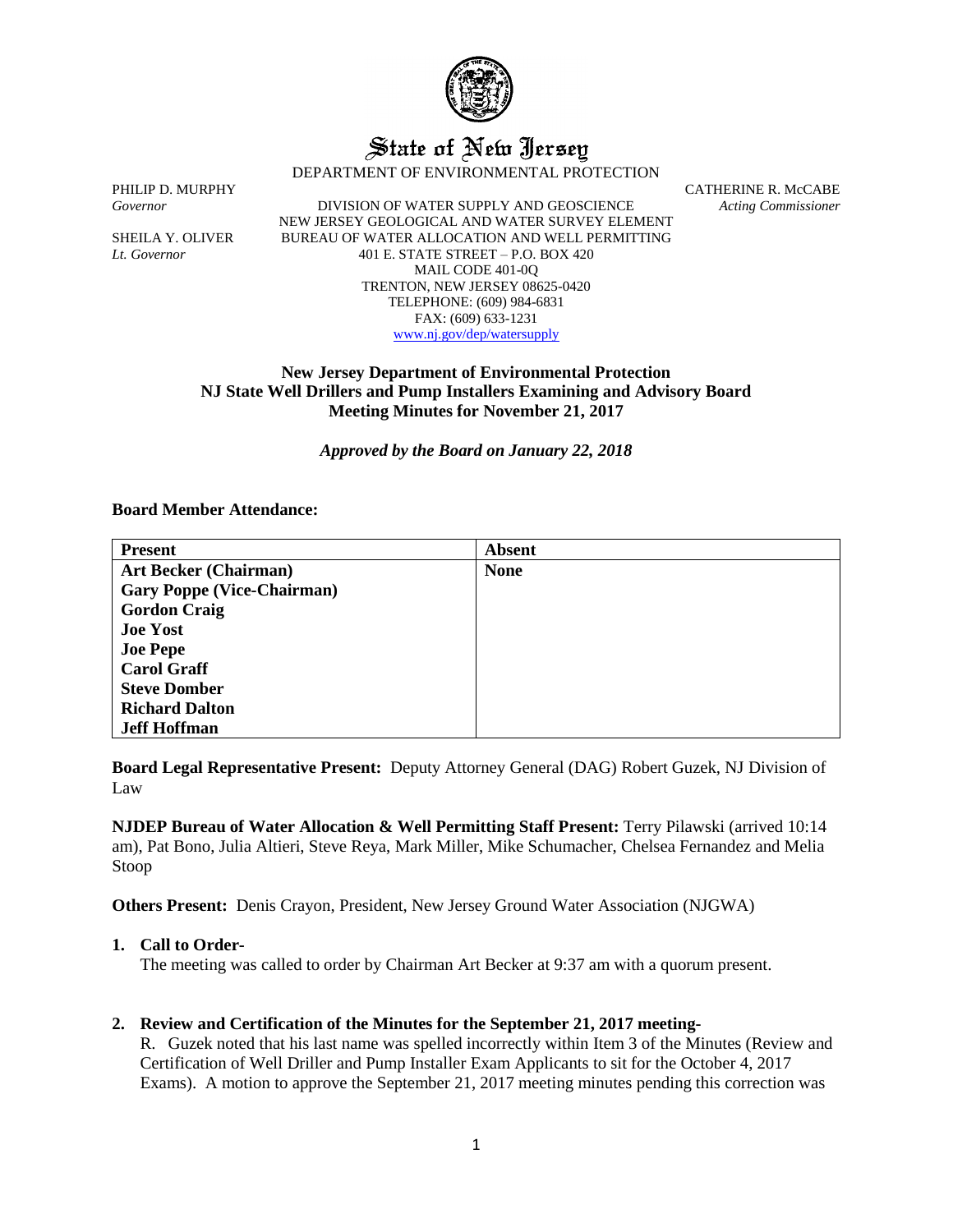made by G. Craig, seconded by G. Poppe and approved by except for S. Domber and C. Graff who abstained.

#### **3. Review and Certification of the Minutes for the October 26, 2016 Conference Call –**

G. Poppe noted an inaccurate statement that noted that no one passed the Journeyman exam, however, one individual did pass and was approved by the Board. A motion to approve the minutes pending this correction was made by J. Yost, seconded by G. Poppe and approved unanimously.

## **4. Review and Certification of Well Driller and Pump Installer Exam Applicants to sit for the December 6, 2017 Exams –**

**Master**– A motion to approve one (1) listed license exam applicant was made by G. Poppe, seconded by G. Craig and approved unanimously.

**Journeyman-** A motion to approve four (4) listed license exam applicants was made by J. Yost, seconded by S. Domber and approved unanimously.

**Journeyman B-** A motion to approve two (2) listed license exam applicant was made by G. Craig, seconded by J. Yost and approved unanimously.

**Monitoring**– S. Reya noted that one applicant, Kenneth Hynes, is currently obtaining additional documentation to demonstrate that he obtained his high school diploma, as his original diploma was reportedly misplaced many years ago. Board members agreed that provided he submits this documentation to the Bureau with sufficient time to be scheduled for the December  $6<sup>th</sup>$  exam, his application should be approved. A motion to approve fifteen (15) listed license exam applicants to sit for the exam, as well as Mr. Hynes provided the required documentation is submitted to the Bureau. The motion was made by G. Craig, seconded by J. Hoffman and approved unanimously. **Soil Borer**– A motion to approve three (3) listed license exam applicants was made by G. Poppe, seconded by S. Domber and approved unanimously.

**Pump Installer** – Six (6) applicants were listed with a status of approved. S. Reya said that he identified some questions and possible deficiencies with a seventh applicant, Mr. Kyle Caton, whose application status is listed with a "pending" status. Based on the applicant's listed age, it was unclear if he had attained the required one (1) year minimum work experience in the pump installation/repair field in accordance with applicable state and federal labor laws. S. Reya intends to follow up with Mr. Caton to obtain additional information to resolve the outstanding issues prior to the exam. Board members agreed that if the additional information is submitted to clarify that he meets the application requirements of N.J.A.C. 7:9D, the Bureau should schedule him for the test. It was also noted that the hourly requirement of what constitutes one (1) full year of experience was clarified years ago by the Board and that previous Board minutes should be researched to ensure consistency with prior established precedent. A motion to approve six (6) listed exam applicants, and Mr. Caton's application pending the required corrections. was made by G. Craig, seconded by J. Pepe, and approved unanimously.

#### **5. Board Correspondence-**

P. Bono discussed the status of a letter that was to be drafted by the Bureau regarding the Board's review of a Pump Installer Exam application submitted by Bryan M. Giles. The letter, which was drafted in response to the Board's motion at the September 21, 2017 meeting, notifies the applicant that the matter of his high school diploma is still under review as the Department and Board further investigate the matter. Further, the letter notes the status of the proposed amendments to the well rules, N.J.A.C. 7:9D1-4, in which the requirement that an exam applicant possess a high school diploma or GED is to be eliminated. The anticipated date on which the changes will take effect is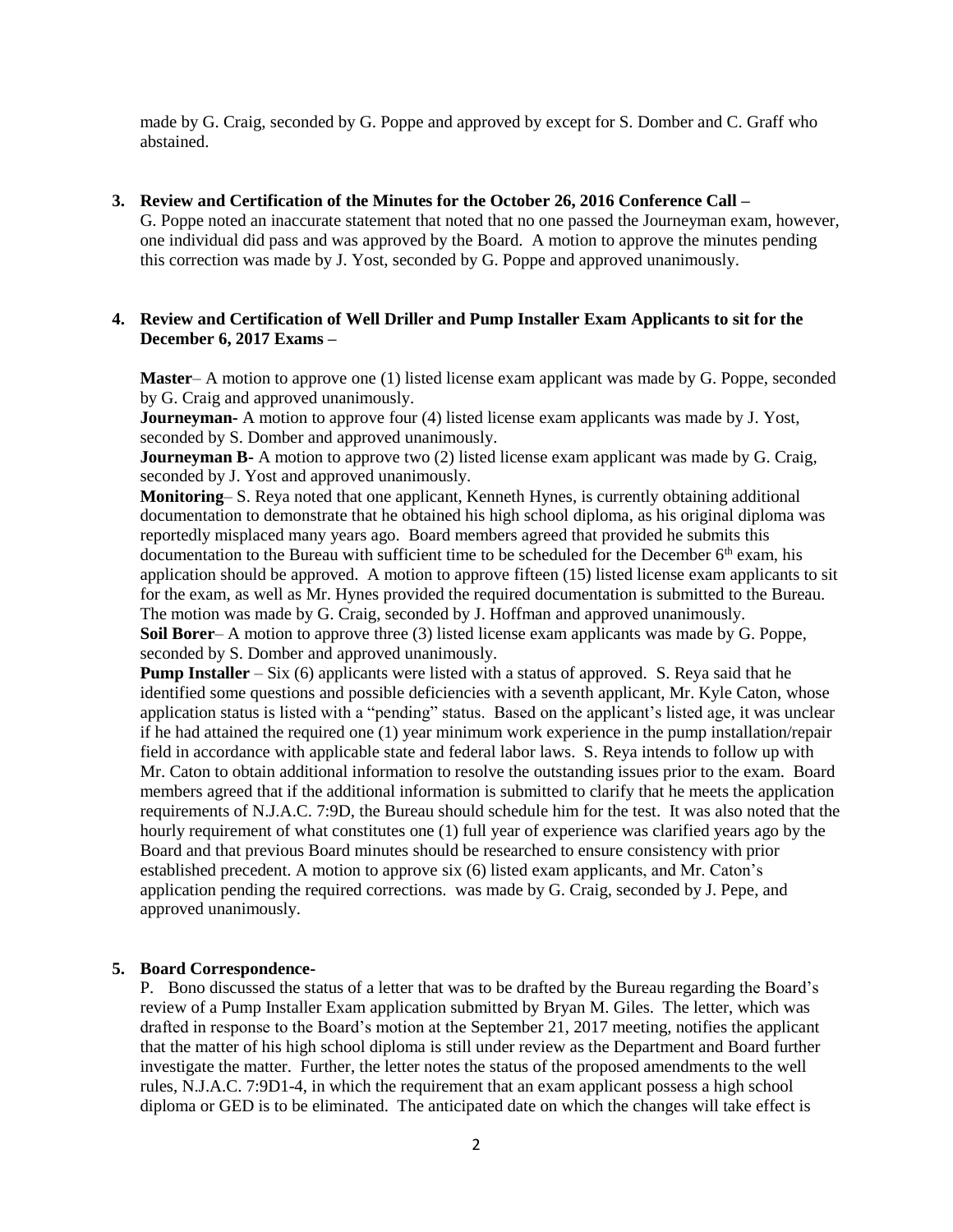noted as "early 2018", therefore, he will be able to sit for the exam under the new testing process and requirements provided the proposed rules are enacted as anticipated. The letter, which has also been reviewed by the Board's legal counsel, was signed by Chairman A. Becker on November 21, 2017.

## **6. Proposed Well Rule (N.J.A.C. 7:9D) Revisions: Update from Mark Miller-**

M. Miller, who is the manager of the well rules, reported that Bureau staff met with Chief Counsel Ray Cantor on November 1<sup>st</sup> and provided a briefing to the Commissioner on November 3<sup>rd</sup>. As a result of those meetings, the Bureau worked with the Department's Office of Legal Affairs to resolve one outstanding formatting issue. On November 16th, the rule package was signed and forwarded to the Governor's Office and the Office of Administrative Law for review and approval. If approved and adopted by November  $22<sup>nd</sup>$ , the rule should be published in the December 18<sup>th</sup> New Jersey Register. If there are questions or delays, the publication could be delayed until the January 2, 2018 Register. Due to the large amount of support during the public comment period and the lack of any controversial comments during the open comment period, The Department anticipates the rule will move through this final phase of adoption as projected. However, M. Miller noted that nothing is guaranteed until it is signed by the Governor's Office. The Bureau will inform the Board once the status is known.

**7. Exam Dates:** The final exam for 2017 will be held on December 6, 2017. As previously noted, once the new rules take effect the Department will no longer administer the exams. Therefore, the December exam is likely the final exam to be scheduled. Under the new format, applicants will schedule exams directly with the exam vendor at the applicant's convenience.

## **8. Work Group for the Proposed NJ Regulations Exam Modules-**

Board members have volunteered to assist in the development of new exam modules that will be used under the new testing format. Every license class will require its own regulatory exam module. For a couple of licenses, the Board will also need to develop exams covering technical knowledge portion. Staff will begin compiling existing exam questions so they can be reformatted and updated to be consistent with the licensing, permitting, construction and decommissioning requirement of the new well rules. Work group meetings were scheduled for December 29, 2017 and January 11, 2018. Additionally, a group meeting will take place immediately following the open Board meeting today to begin this task.

## **9. 2018 Board Meetings and Conference Calls-**

Board members selected the following dates on which to physically meet at the NJDEP Headquarters in Trenton beginning at 9:30 AM:

January 22, March 8, May 24, July 19, September 20, November 29

New to the Board's regular meeting schedule are the addition of meeting via telephone conference calls during the intervening months for the purpose of establishing a continuing education program in addition to approving qualified candidates for NJ driller or pump installer licenses. Board members set the calls to start at 10:00 AM on the following schedule:

February 15, April 19, June 21, August 16, October 18, December 20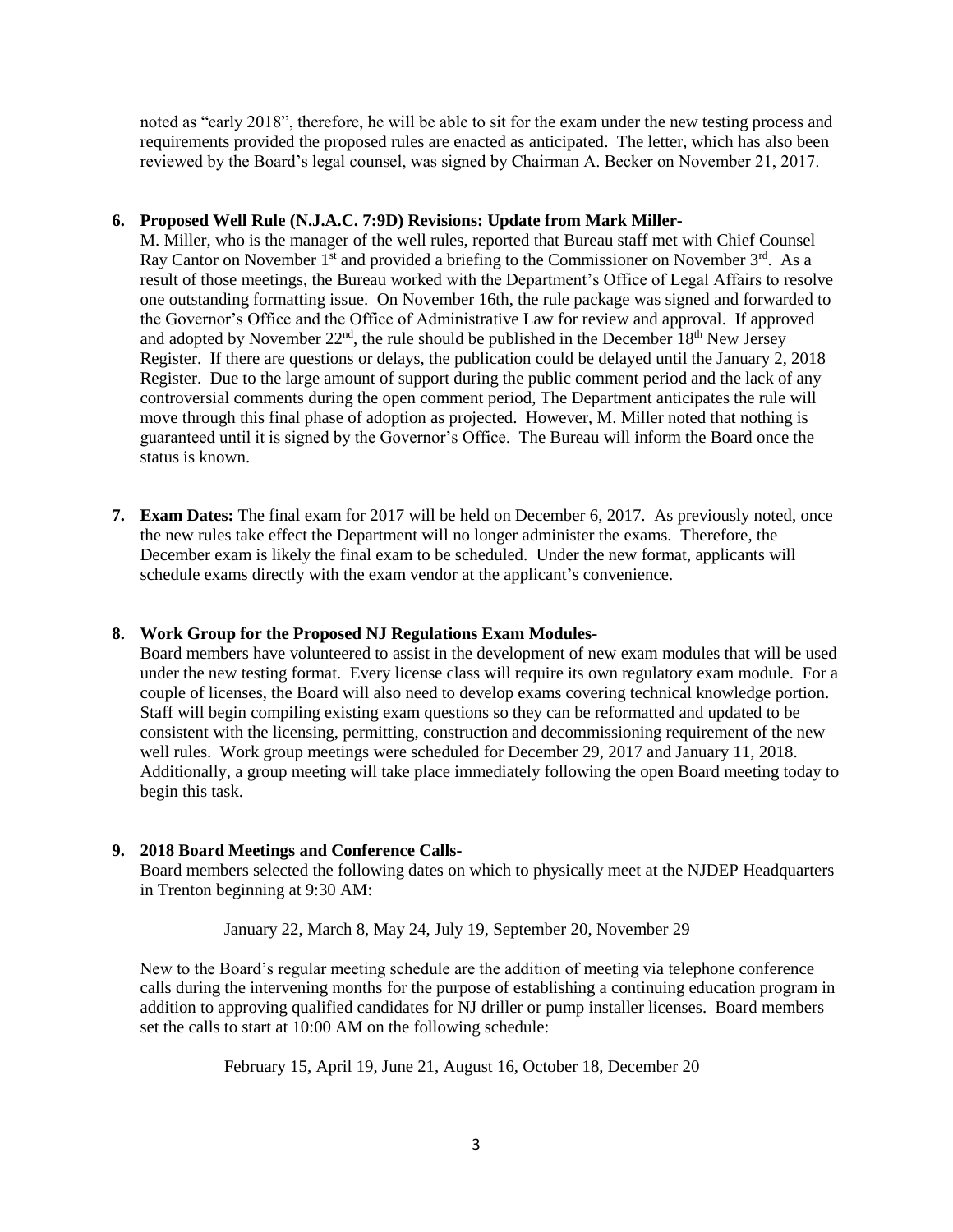## **10. GeoPro CGPlus and PowerTEC Geothermal Grout (S.Reya)-**

At the Board's September 21, 2017 meeting a motion was passed recommending that the Department approve the following grout products provided the permeability data is found to be in compliance with the standards of the well rules (i.e. the measured values do not exceed the maximum permeability specified therein):

- CG Plus  $(1.20 Btu/hr-ft-°F)$
- TG Lite/PowerTEC (1.20 Btu/hr-ft- °F)
- TG Select/PowerTEC (1.60 Btu/hr-ft- °F)

Following the meeting, S. Reya followed up with the manufacturer representative who informed him that two (2) of the three (3) products tested exhibited permeability values that meet the Department's standard. The TG Lite and TG select permeability values, as measured on the field samples collected at the September 18, 2017 field demonstration that was conducted in the presence of Board and Department representatives, were sent to the Department for verification of compliance with the well rules. The independent lab permeability tables were forwarded to R. Dalton, who confirmed that the values of both products meet the permeability standard specified by N.J.A.C. 7:9D-2.9(b). These products can be approved by the Department consistent with the Board's September  $21<sup>st</sup>$  motion, however, the manufacturer is still troubleshooting the reason that the CG Plus cementitious grout material exceeded the maximum allowable permeability value. S. Reya will keep the Board updated as additional information becomes available.

#### **11. List of Lapsed Licenses-**

Board members were again reminded that the six (6) month grace period in which lapsed licenses may be reinstated ends at the end of the year. They were provided with a list of lapsed licenses and encouraged to notify any of their colleagues who are listed should any of them wish to renew. Once the grace period expires, anyone who wishes to reinstate a licensee will have to retest.

#### **12. Drought Status Update (Steve Domber)-**

S. Domber provided a summary of this year's state-wide precipitation levels and explained that recent rainfalls have improved hydrologic conditions within the state. Currently the water supply status is posted as "normal" across the state.

## **13. Water Allocation & Well Permitting Enforcement and Field Work Activities:**

A summary of Well Permitting Program's enforcement and field activities over the past eight (8) weeks was presented by Julia Altieri and Bryan Barrett.

A) **Field Inspections**- Well Permitting Section staff performed eleven (11) field inspections during the past eight (8) weeks. Field staff witnessed the proper construction of one (1) new public supply well in Red Bank, Monmouth County. Staff also conducted five (5) random field compliance inspections to verify wells were not constructed before the permit approval dates.

B) **On-going issues of well drilling violations** – The Bureau successfully resolved two (2) issues of non-compliance involving two (2) separate drilling companies that constructed monitor wells before they had approved permits by the Department. Bureau staff witnessed the reconstruction of three (3) monitoring wells in Bergen county and three (3) monitoring wells in Monmouth County. In both cases the drillers and company removed the existing monitoring wells and reinstalled them in the existing boreholes. The Bureau also investigated two (2) instances of individuals installing well pumps without a NJ pump installers license. As a result of the Bureau's investigation both well